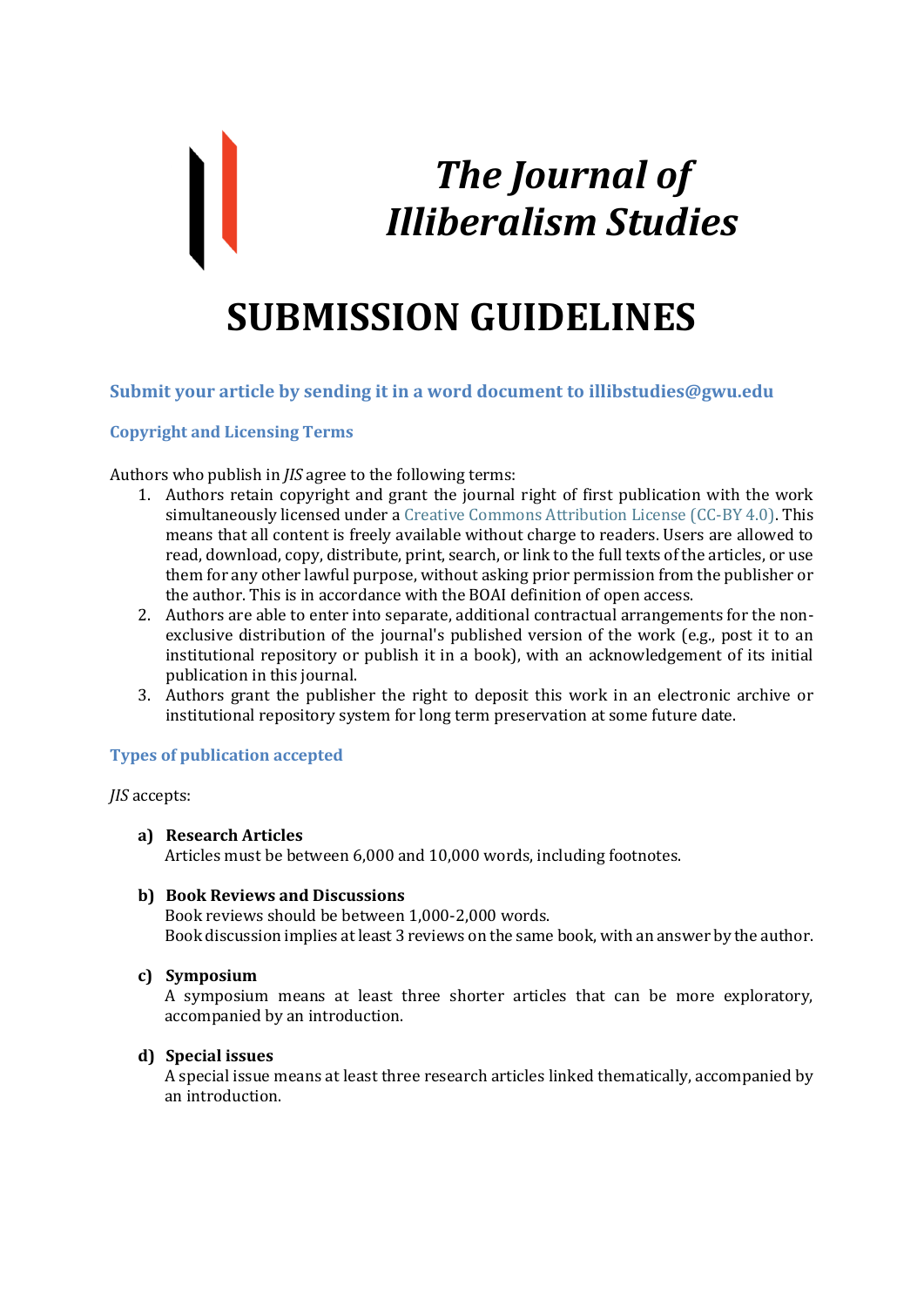# **Submission**

Each submission should be composed of:

1. A title page comprising:

- Article's title
- Full name, institutional address and email of the author(s)
- Abstract (between 100 and 200 words)
- 5 keywords
- Number of signs, graphs and tables
- Statement of Conflict of Interest
- Funding
- 2. The article in word document
	- 1.0 paragraph spacing, Georgia, font size 10
- 3. Additional file with graphs, tables, or visuals

# **Double-blinded Peer Review**

The journal uses a double-blind peer review system, which means that manuscript author(s) do not know who the reviewers are, and that reviewers do not know the names of the author(s). All files (manuscript, figures, tables, etc.) should not contain any information concerning author names, institutions, etc. The names of these files and the document properties should also be anonymized. The title page will not be accessible to the referee(s).

#### **Proofs**

Upon acceptance, a PDF of the article proofs will be sent to authors by e-mail to check carefully for factual and typographic errors. Authors are responsible for checking these proofs and are strongly urged to make use of the Comment & Markup toolbar to note their corrections directly on the proofs. At this stage in the production process only minor corrections are allowed. Alterations to the original manuscript at this stage will result in considerable delay in publication and, therefore, are not accepted.

#### **Quotations**

Quotations of more than four lines, which will be set as indented text in smaller type and line spacing, should not be preceded and followed by quotation marks, and should be double-spaced. American style uses double quotation marks for the first level of quotation and single quotation marks for quotations within quotations. Punctuation appears within the quotation marks.

#### **Figures**

Illustrations and photos should be submitted in TIFF or PNG format, scaled at 100%, with a resolution at least 300 dpi (600 dpi is preferred). Number the files and clearly mark the spot where the photo should be inserted ("insert ill. 2"). Provide the figure captions at the very end of the article.

#### **Style conventions**

The journal uses the American spelling (-'ize', not –'ise', 'center', not 'centre')

All non-English words should be in italic script, and along with all non-English names, they should be spelled with accents and diacritical marks included.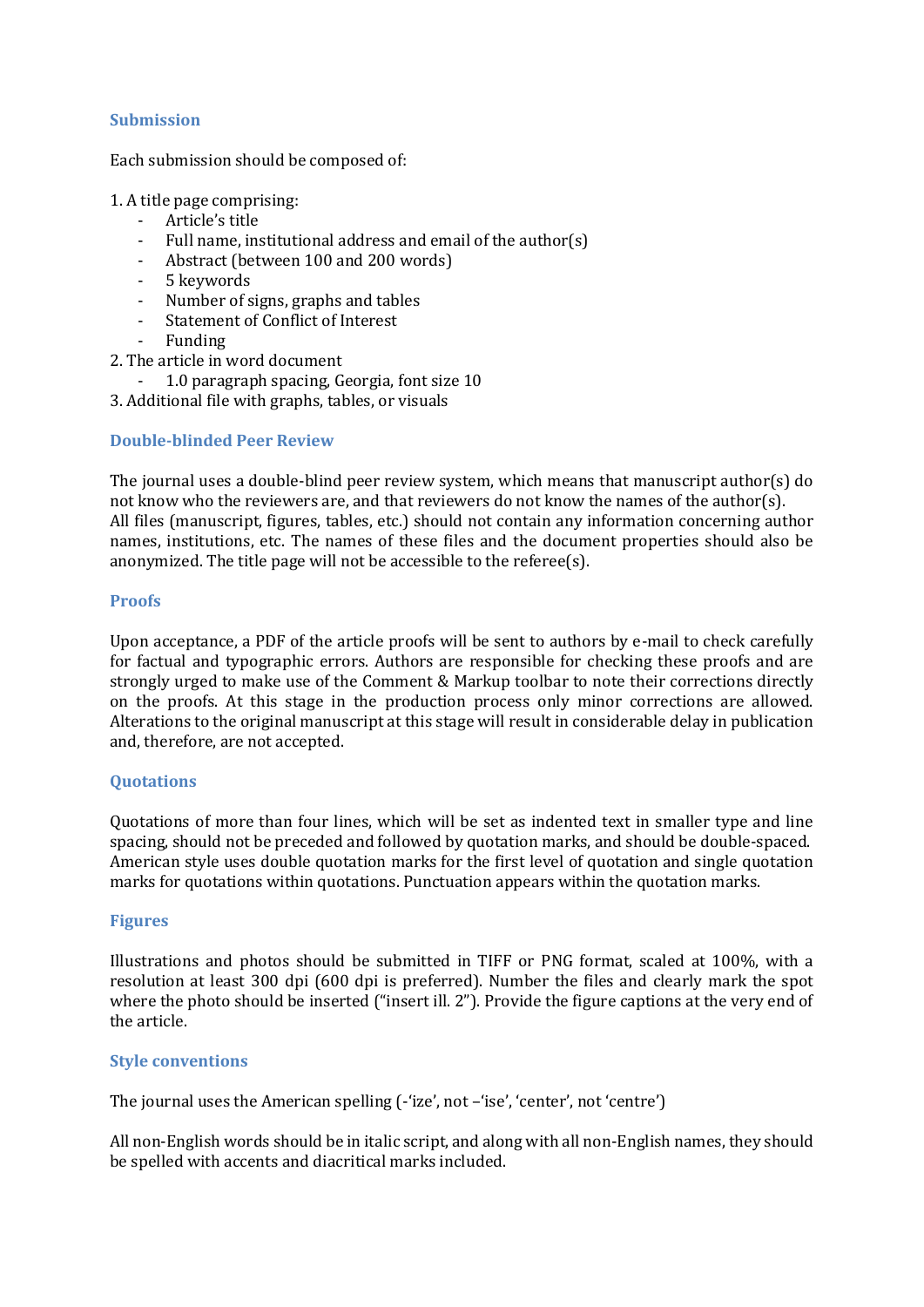All numbers greater than 10 should be expressed in numerical form rather than in words.

Please use symbols for %,  $\$ ,  $\in$  and  $E$ .

An ellipsis ( … ) within continuous text is usually indicated by three points, a fourth should be added at the end if the ellipsis finishes a sentence.

Abbreviations should be given in full at first mention, followed by the abbreviation in brackets.

Please give all organizations, political parties etc, in original language at first mention.

# **Referencing**

*JIS* follows the *Chicago*/*Turabian* system for formatting and citations. For more details and many more examples, see [chapter 14](http://www.chicagomanualofstyle.org/16/ch14/ch14_toc.html) of *The Chicago Manual of Style*.

Of particular note, please ensure that the references in your submission are in Notes and Bibliography style rather than Author-Date style.

# **Repository Policy**

Authors publishing in the *JIS* may deposit the following versions of their paper in an institutional or another repository of their choice:

#### Submitted (pre-print) Version

We recommend including an acknowledgment of acceptance for publication and, following the final publication, authors may wish to include the following notice on the first page:

*"This is the pre-peer reviewed version of the following article: [FULL CITE], which has been published in final form at [Link to final article using the DOI]."*

#### Accepted (peer-reviewed) Version

The accepted version of an article is the version that incorporates all amendments made during the peer review process, but prior to the final published version (the Version of Record, which includes; copy and stylistic edits, online and print formatting, citation and other linking, deposit in abstracting and indexing services, and the addition of bibliographic and other material.

The version posted must include the following notice on the first page:

*"This is the peer-reviewed version of the following article: [FULL CITE], which has been published in final form at [Link to final article using the DOI]. This article may be used for non-commercial purposes in accordance with Wiley Terms and Conditions for Use of Self-Archived Versions."*

#### Published (version of record) Version

Version of Record, which includes; copy and stylistic edits, online and print formatting, citation and other linking, deposit in abstracting and indexing services, and the addition of bibliographic and other material. Version of Record may be shared only after the article has been published in *JIS*.

When published source must be acknowledged and a link to the journal home page or articles' DOI must be set.